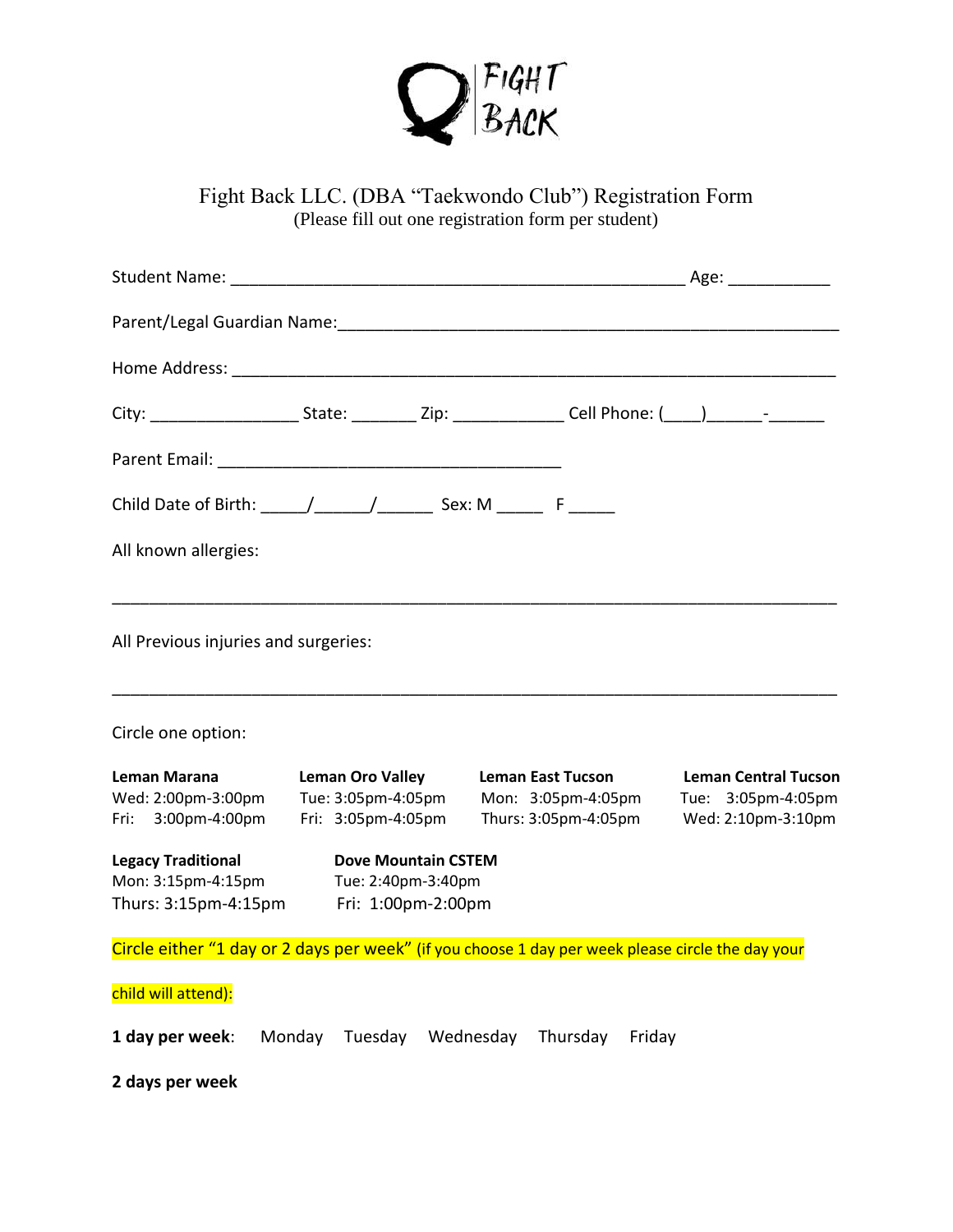## RELEASE AND WAIVER OF LIABILITY

I \_\_\_\_\_\_\_\_\_\_\_\_\_\_\_\_\_\_\_\_\_ (Parent/Legal Guardian) hereby grant permission for **External Control Control (Student name**) to participate in all Taekwondo Club (Fight back, L.L.C.) activities. I agree to pay tuition in full each month by the third day of the month. I acknowledge and agree to the tuition prices set by Taekwondo Club. I understand that tuition rates cannot be prorated unless indicated in writing by Fight Back L.L.C. Staff. **The (Initial)** (Fight Back, L.L.C.) I acknowledge and recognize that there are risks and dangers, both seen and unseen, known and unknown, which may be associated with participation in Taekwondo Club (Fight Back, L.L.C.) and participation can result in serious bodily injury or significant disabilities. After being fully informed of the risks and dangers, and having a full and fair opportunity to independently assess the risks and dangers, I freely consent to  $\frac{1}{\sqrt{2}}$ (Student Name) participation in Taekwondo Club (Fight Back, L.L.C.) I fully appreciate and understand the risks associated with participation in Taekwondo Club (Fight Back, L.L.C), both known and unknown, foreseeable and unforeseeable, and hereby agree to forever waive and release Taekwondo Club (Fight Back, L.L.C.) and all its employees, agents, assigns, independent contractors from any responsibility, liability, or obligation in the event of an accidental injury, disability, or death.

| Printed Name: |       |  |
|---------------|-------|--|
|               |       |  |
| Signature:    | Date: |  |